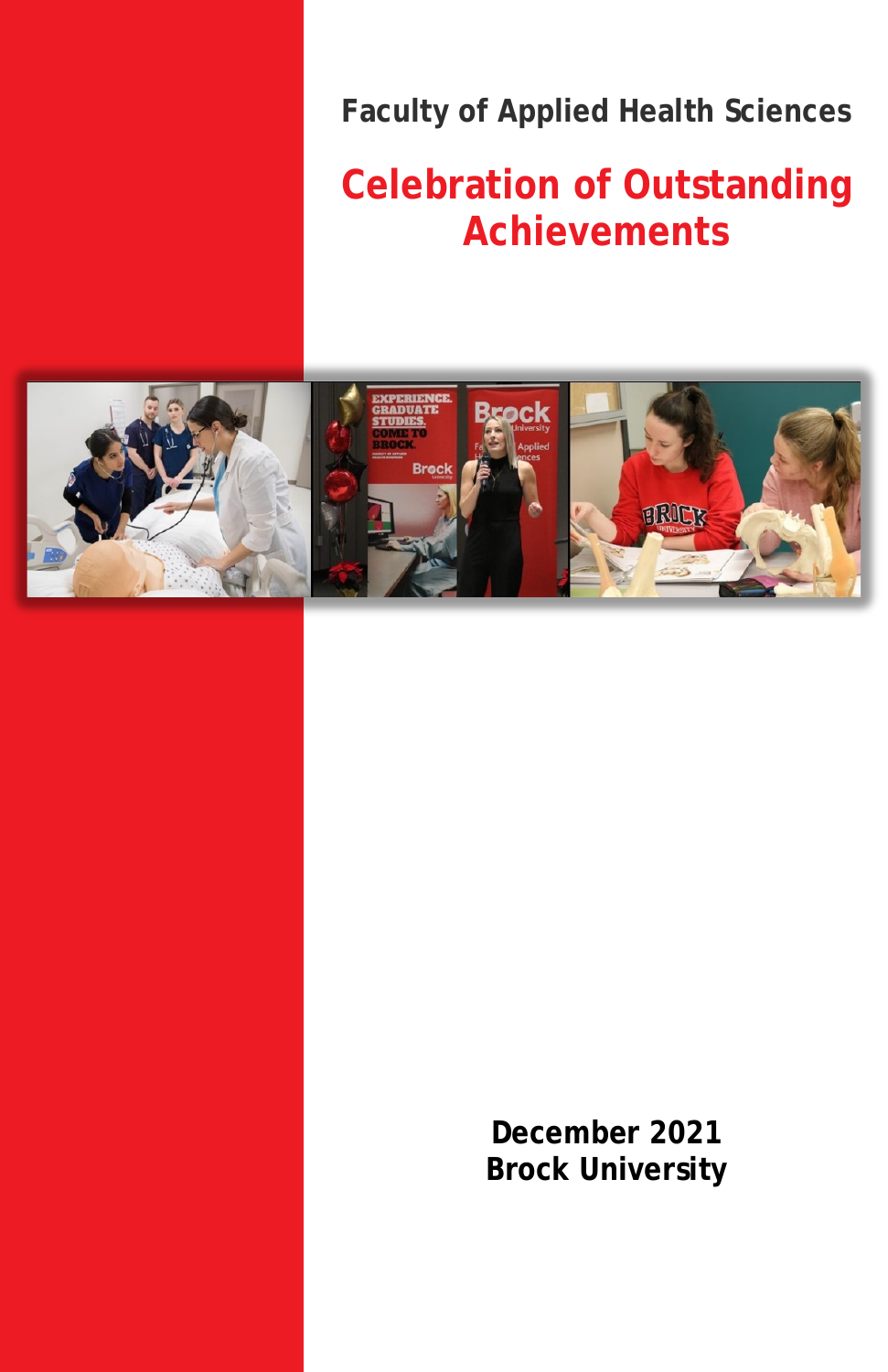### **Celebration of Outstanding Achievements**

#### **Welcoming Remarks**

Peter Tiidus, Dean Faculty of Applied Health Sciences

Kirsty Spence, Associate Dean Teaching & Undergraduate Studies

#### **Keynote Presentation**

Stefanie Pavlovich (BPHEd '10, BEd '10, MEd '11) Brock Alumna

#### **Special Recognition**

Elisabeth Walker-Young (BPhed '02) Brock Alumna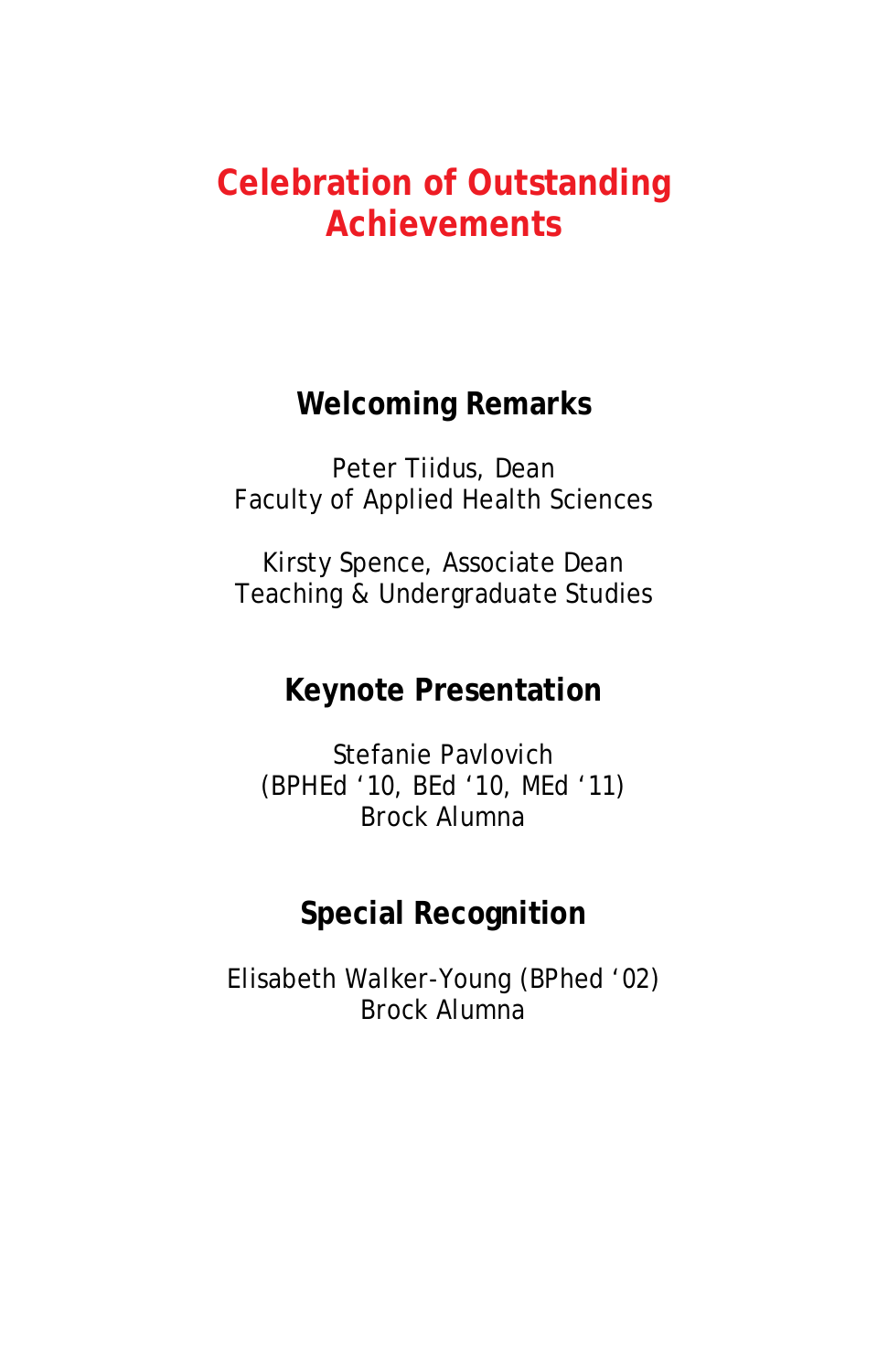# DEAN'S **MESSAGES**

Thank you for joining us virtually as we honour the accomplishments of our undergraduate students in achieving the annual Dean's Honours List.

Each year our faculty enjoys taking the time to celebrate the outstanding achievements of our students within the Faculty



of Applied Health Sciences. Although this year may look a bit different, I am delighted to host this event virtually and congratulate each of you on your notable successes.

There is so much to celebrate, and we are pleased to recognize not only your hard work, but those who support you every day. As each of you continue to strive for excellence on your journey through academia, please take a moment to thank those who are helping you along the way.

On behalf of the Faculty of Applied Health Sciences, welcome and congratulations.

Peter Tiidus, PhD Dean, Faculty of Applied Health Sciences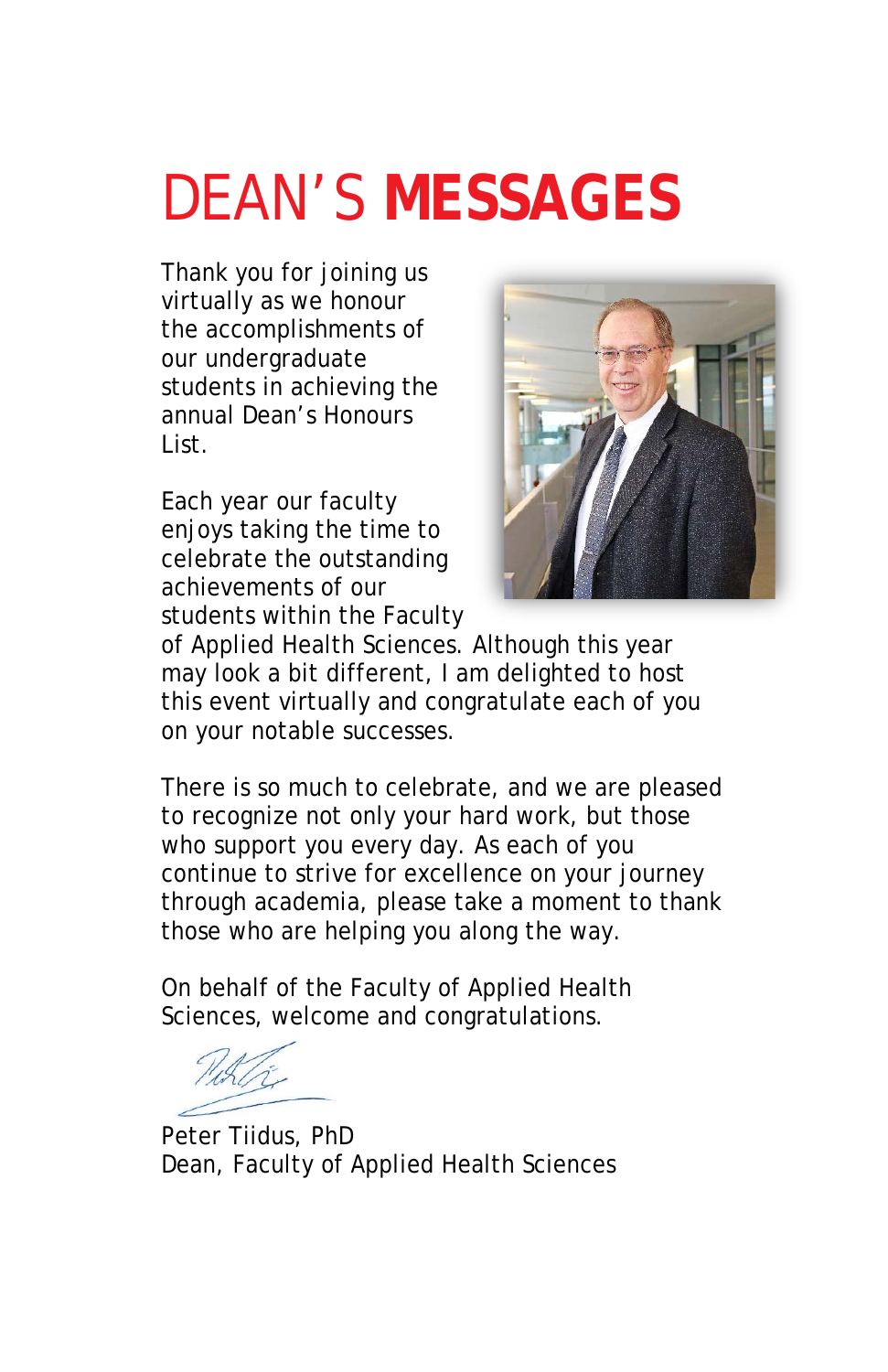As Associate Dean of Teaching and Undergraduate Studies of the Faculty of Applied Health Sciences, I congratulate you for being named to the 2021



Faculty's Dean's Honour List! This distinction signifies the superior academic outcomes you have achieved in your academics. I imagine your deep dedication, organizing your life around your studies every day and the sacrifices

you make to help you achieve this distinction. I believe you are a curious learner, excited about the concepts you learn about and their applications to solving complex problems you encounter daily. I see your resiliency to overcome adversity, through uncertainty brought about by the pandemic. I know how hard you have worked and I appreciate the commitment you have made to yourself your family, your program and to the Brock University community.

Once again, congratulations and Surgite!!!

Kisty Spence

Kirsty Spence, PhD Associate Dean, Teaching & Undergraduate Studies Faculty of Applied Health Sciences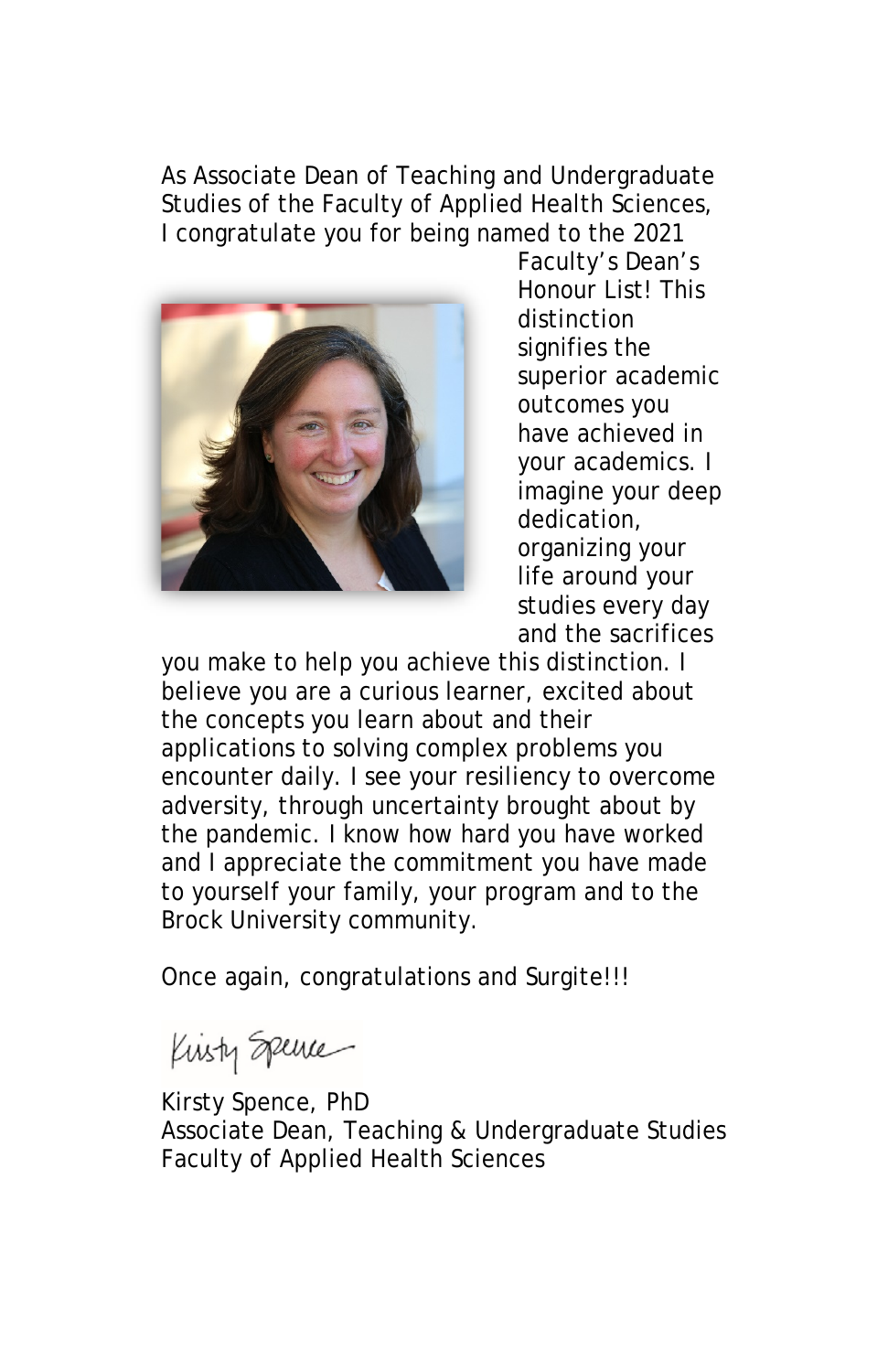## **Keynote Presentation**

#### **Stefanie Pavlovich**  Program Leader of Health and Physical Education / Athletic Director, Eden High School



Stefanie graduated from Brock University (BPHEd '10, BEd '10, MEd '11) and then went on to complete additional qualifications in dance, cooperative education, special education, alternative education, and leadership in health and physical education.

Stefanie has been a teacher with the District School Board of Niagara since 2011. Currently the Program Leader of Health and Physical Education and the Athletic Director at Eden High School, Stefanie has successfully developed curricula in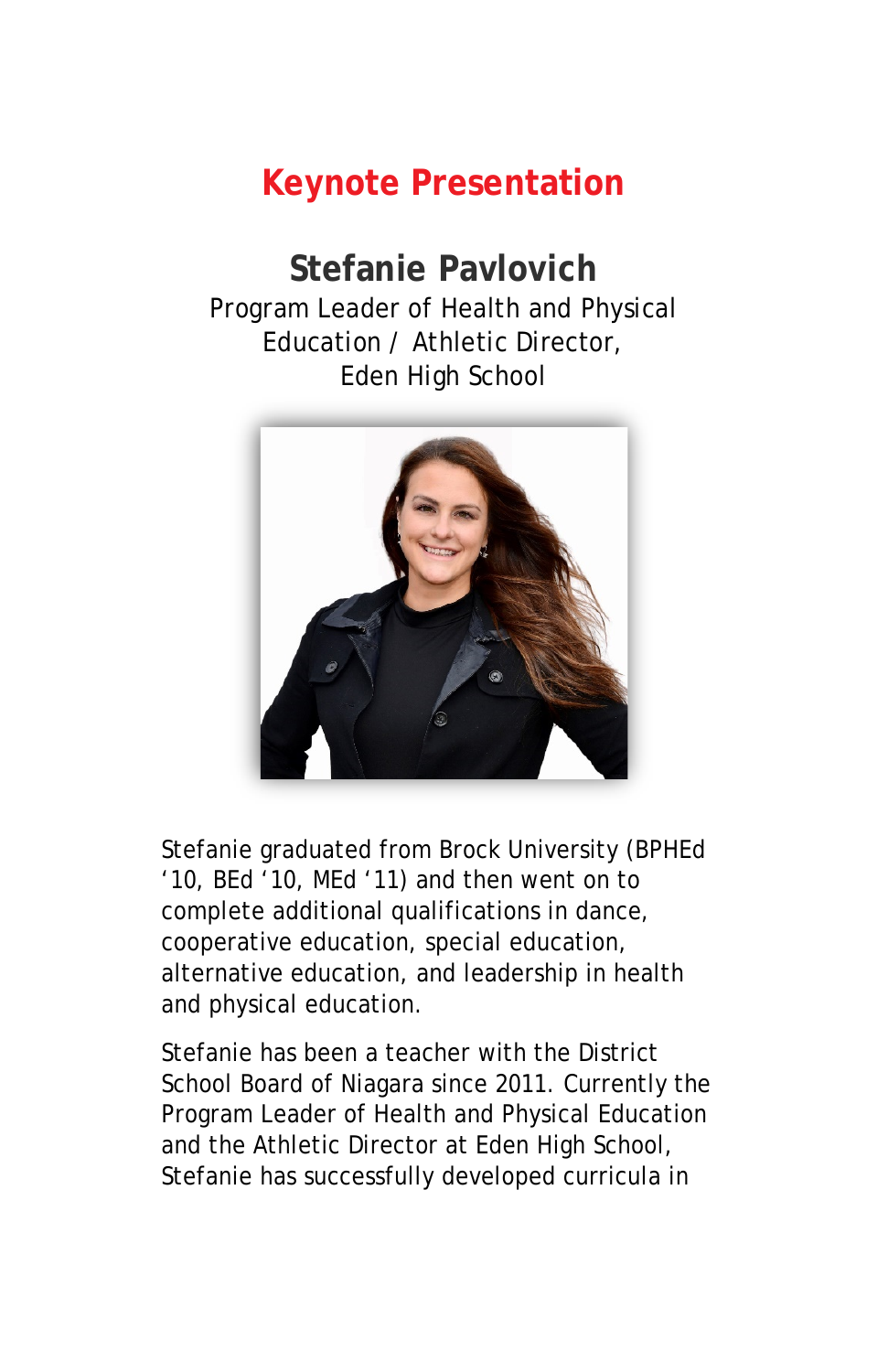female-focused fitness, leadership in sport, dance for students with special needs, and rugby-focused physical education. Prior to her current role, Stefanie was an instructor within the Faculty of Education and the head coach of women's rugby at Brock University. She has also presented at several conferences and universities across Ontario on the importance of student enjoyment in health and physical education.

In addition to her extensive portfolio, Stefanie has a passion for giving back to the community, coaching youth in Niagara, and mentoring the next generation of physical education teachers.

She enjoys sharing her time and expertise by sitting on the Dean's Advisory Council for Applied Health Sciences, connecting with alumni at various Brock events, and creating leadership opportunities for students at Eden High School.

There is an extensive list of awards to showcase Stefanie's passion for volunteer involvement with sport. During her time as a student-athlete, Stefanie received the Director's Award in Sport and was recognized as an OUA Women of Influence (2010). While coaching the Badgers, Stefanie received both the prestigious honour of OUA Coach of the Year and Brock University Coach of the Year (2019).

We are pleased to recognize Stefanie Pavlovich as one of our distinguished alumna and we are thrilled to have her as the keynote speaker at this year's virtual event.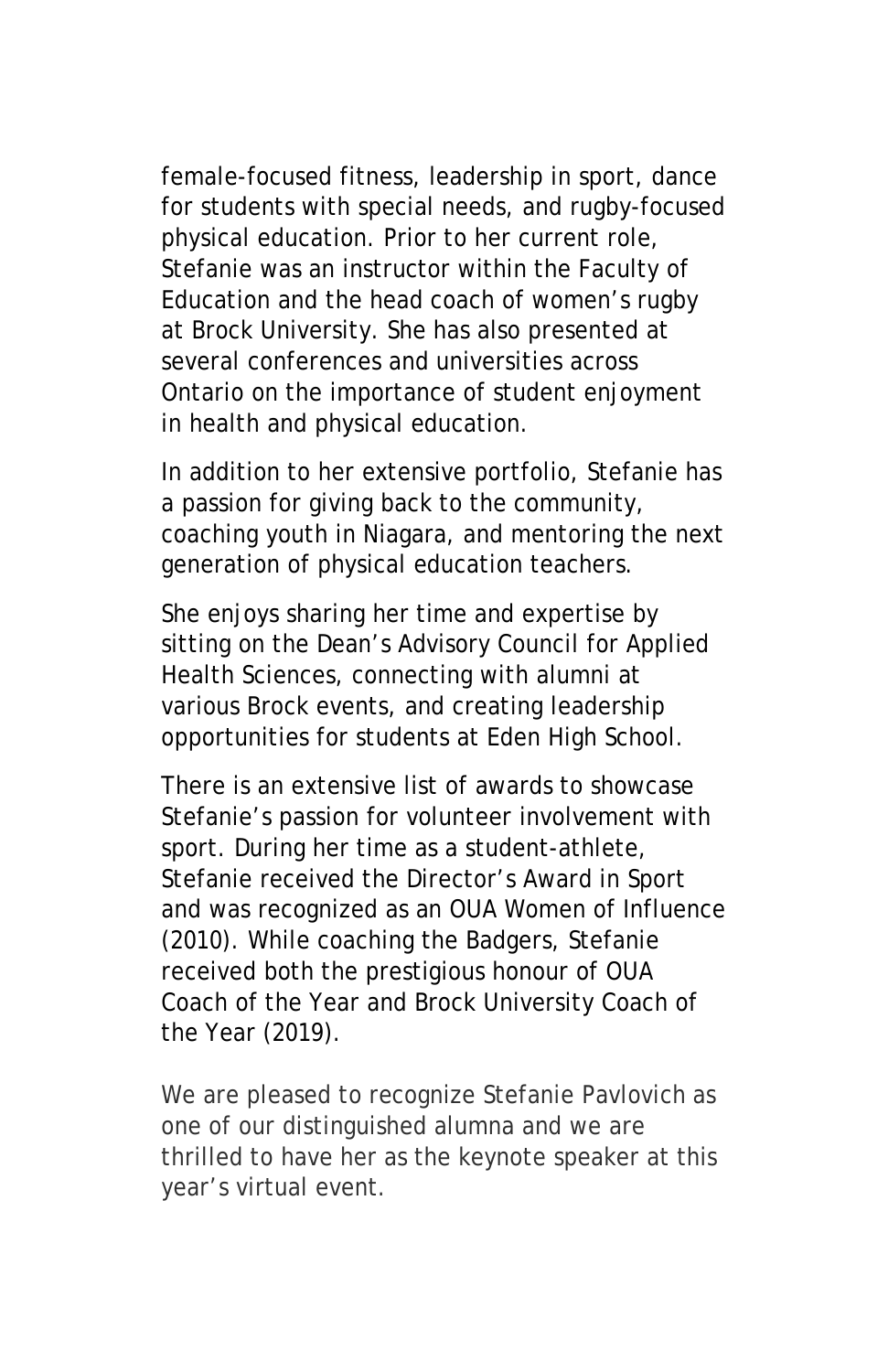## **Special Recognition**

#### **Elisabeth Walker-Young** Manager of Programs, Accessibility Certification at the Rick Hansen Foundation



Born without arms below her elbows, Walker-Young has a classic line when she speaks to school children about her success at the Paralympics and empowers others to seek out new heights: "The only thing I cannot do is count to ten on my fingers."

A ground-breaking para swimmer during her time at Brock University before graduating in 2002 with a Bachelor of Physical Education (Honours), Elisabeth is a 4-time Paralympian. Upon her retirement from swimming, Walker-Young was quickly selected by Swimming Canada to take on an advisory role with Paralympic swimming, in addition to acting as a consultant for the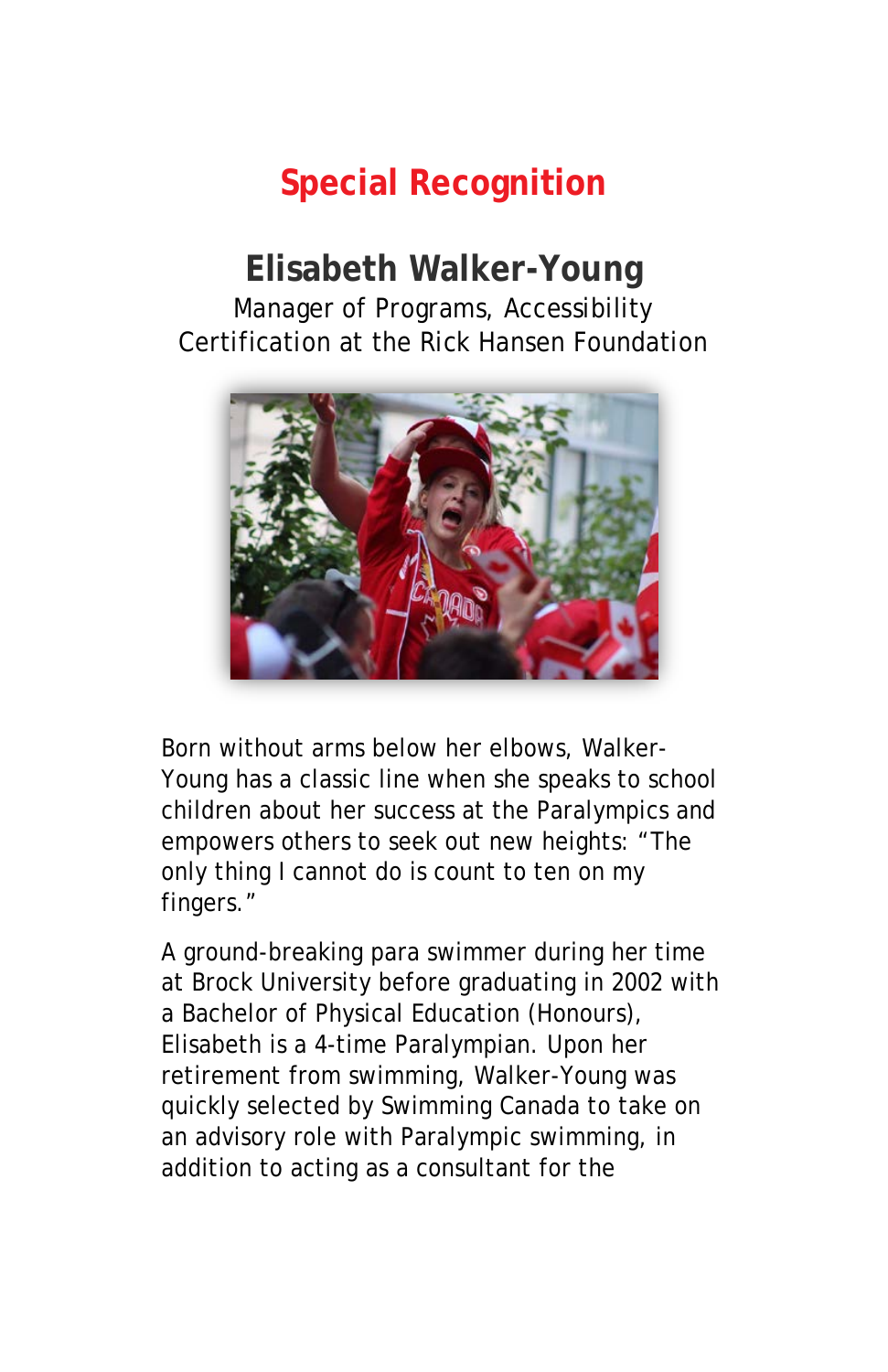Vancouver 2010 organizing committee. She was then selected as Canada's Assistant Chef de Mission for the London 2012 Paralympic Games as well as for the Toronto 2015 Parapan Am Games.

She was inducted into the Swim Ontario Hall of Fame in 2008, received the Queen Elizabeth II's Diamond Jubilee medal for her contributions to the Paralympic movement as an athlete and builder in 2013, entered the Canadian Disability Hall of Fame in 2014, and was made an Officer of the Order of Canada in 2019 by honouring her contribution to the betterment of inclusion and accessibility for Canadians.

Elisabeth has never let her disability stop her from her pursuit of inclusion and diversity for health and wellness for all of society. Elisabeth believes that every person can and must take on equity, diversity and inclusion every day.

We are pleased to recognize Elisabeth Walker-Young as one of our distinguished alumna and the recipient of the 2021 Faculty of Applied Health Sciences Distinguished Graduate Award. Congratulations!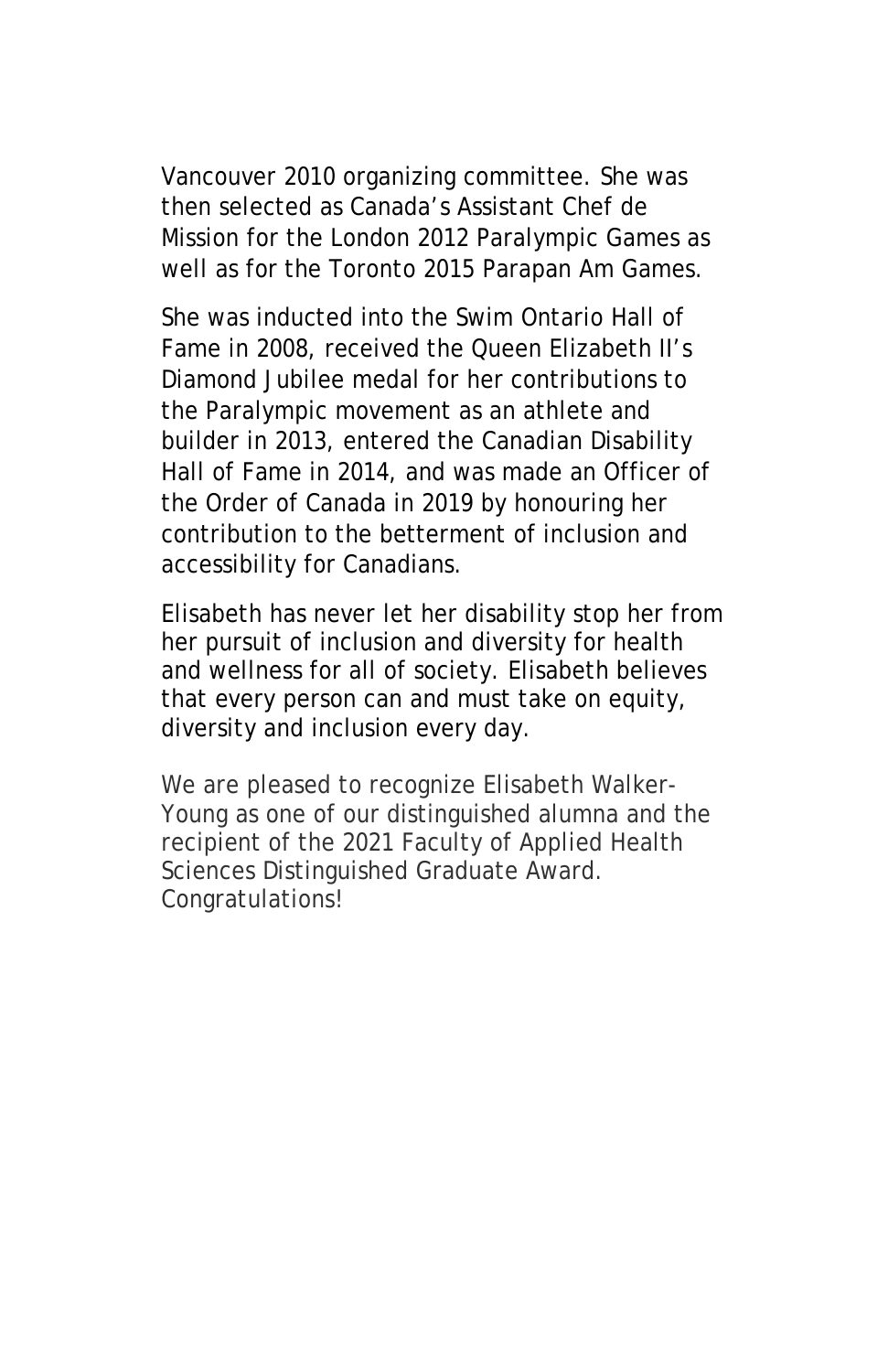## **Dean's Honours List Certificates**

#### **How do I access my certificate?**

We are pleased to announce that Dean's Honours List Certificates are now available for download via my.brocku.ca.

Once logged in, follow these steps:

- 1) Brock DB
- 2) HOME
- 3) Student Access
- 4) DHL Certificate